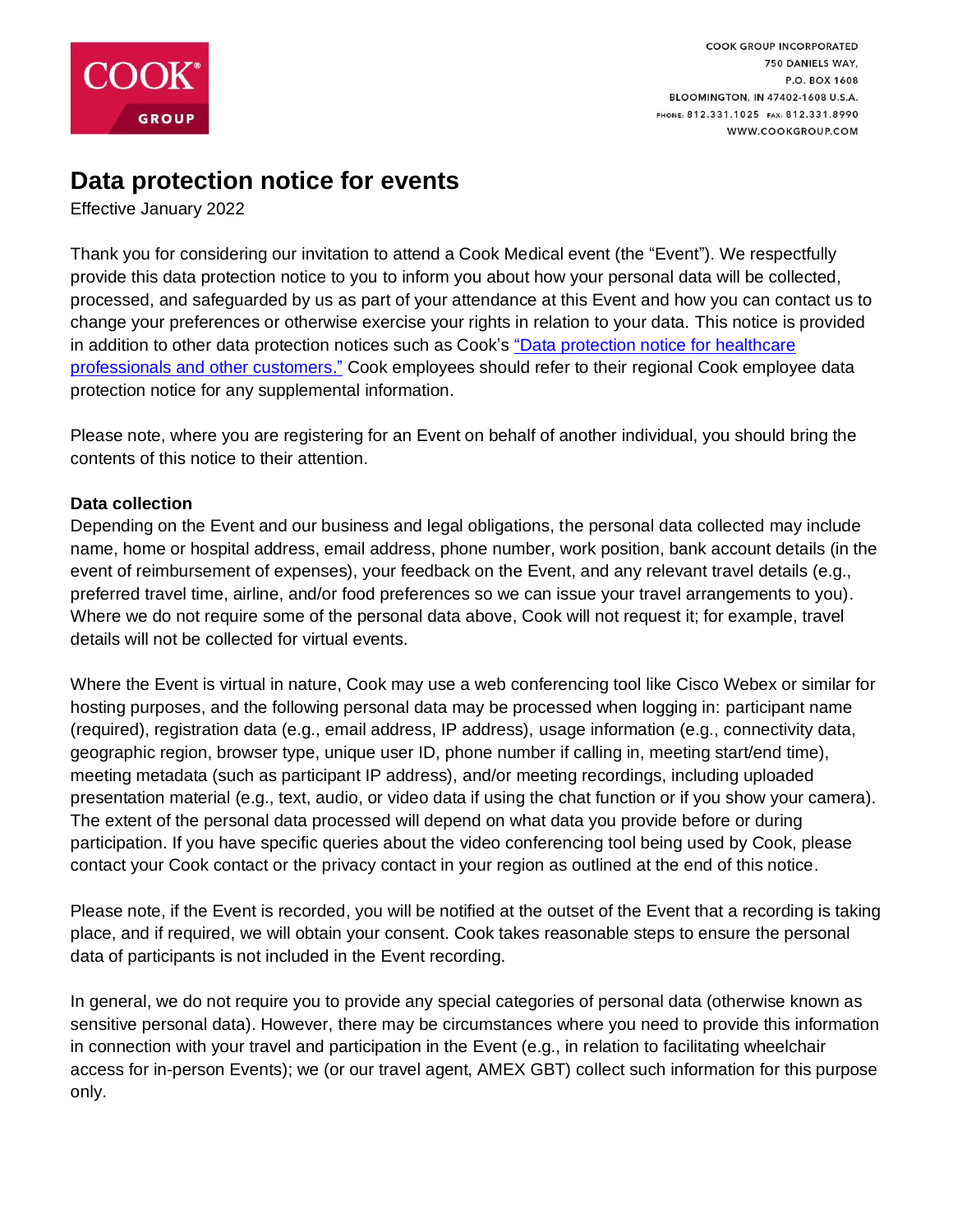In addition, where we are required to provide notification or obtain approval on behalf of your employer/management, we may need to collect your manager's name, email address, and relevant signatures for confirmation of your participation. In certain countries, we have legal reporting obligations on payments for healthcare professional activities, which also include physician details.

# **Data processing purposes**

The personal data that we collect is limited to that which is necessary for these actions**:**

- The organization and management of the Event by our medical education and/or events teams ("Cook Teams"), and the facilitation of your registration, attendance, and participation in the Event
- The ability of our travel team and travel agent (AMEX GBT) to make the necessary travel, accommodation, and registration bookings, and for related accounting and compliance purposes, including any legal/regulatory reporting or disclosure obligations, such as those required under the Sunshine Act laws
- The arrangement by our Cook Teams for any follow-up actions deemed necessary after the Event, such as reimbursement of expenses and/or the sharing of the Event recording/presentations among participants, as well as the collection of post-Event feedback (e.g., through an optional post-Event evaluation survey)

### **Legal basis for collection**

Depending on the circumstances, our legal bases for processing your personal data include the following:

- Where we need to perform the contract we are about to enter into, or have entered into, with you
- Our legitimate interests in the management and effective execution of our virtual and in-person Events, facilitating your attendance and travel in connection with our business needs, as necessary to comply with our legal or regulatory obligations, if you provide any special categories of personal data to us, and in some jurisdictions, including China as the case may be, our legal basis is your consent

#### **Information shared**

Cook limits access to your personal data to a need-to-know basis in connection with your travel to and attendance at the Event. Where we do share your personal data, we limit the transfer to the information that is relevant under the circumstances. For example, access to your data is given to Cook Group companies who require access for the purposes listed above or where required by law. We may also disclose your personal data to our third-party service providers (such as our travel agency, AMEX GBT), benefits providers, information technology systems providers (including our event management system provider), and web conference or videoconference service providers. Cook may also disclose to insurance companies and external advisors who are data controllers in their own right (such as accountants, auditors, and legal advisors). To the extent possible, any service providers acting as data processors who may have access to your data through Cook are required to provide written assurances to us that they will use the data only for the purpose for which they are engaged and to uphold a level of protection equivalent to that provided by Cook. We may also disclose to government authorities, law enforcement and/or judicial authorities (acting as data controllers in their own right), and to other companies in relation to corporate restructuring, sale, or assignment of assets, merger, divestiture, or other changes of control or financial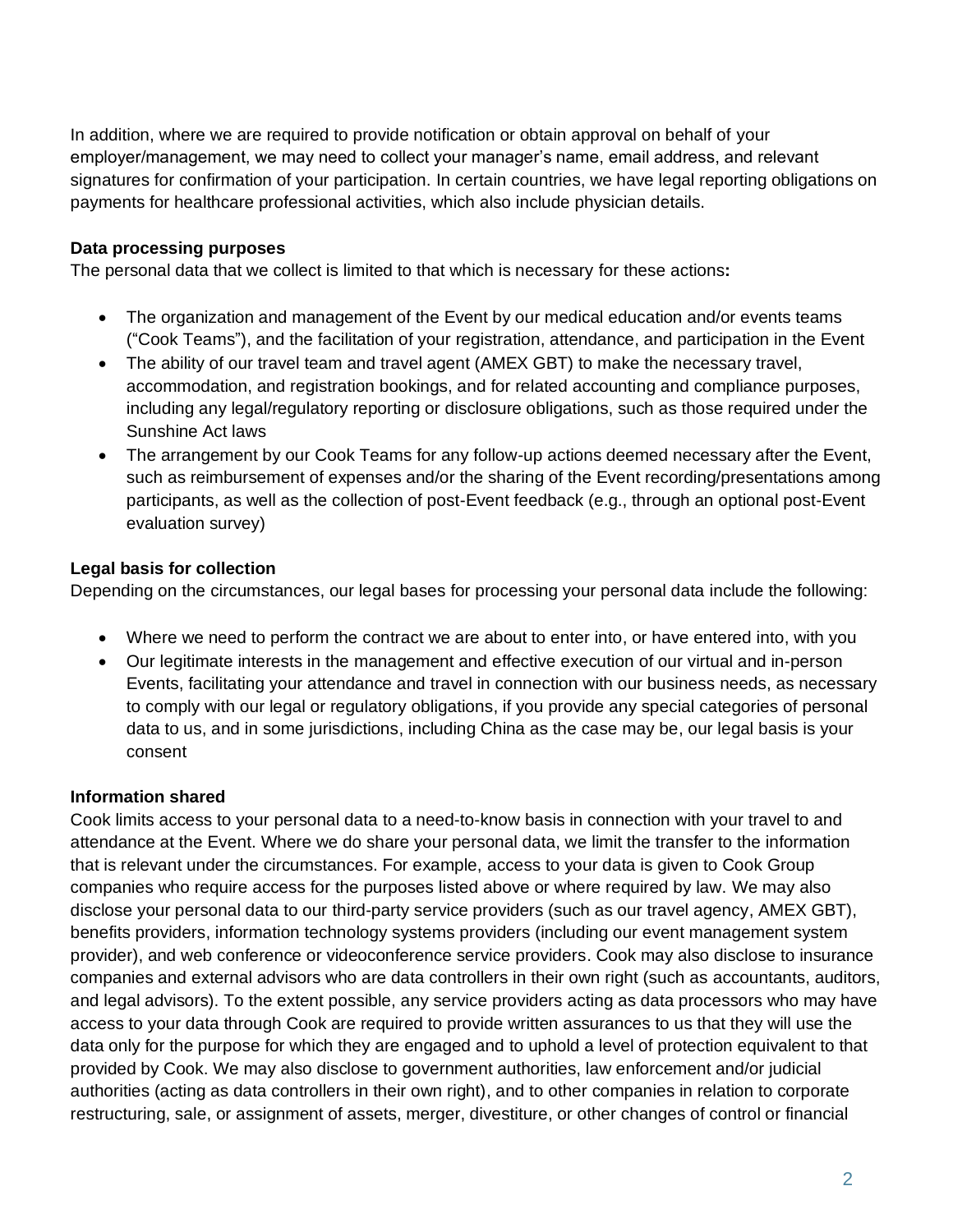status of Cook or any of its affiliates (where applicable). Cook will comply with all legal requirements and regulatory standards in respect of the provision of your personal data to any third party.

# **Data security**

Cook has put in place appropriate technical, physical, and administrative security measures to help prevent unauthorized or unlawful disclosure or access to, or accidental or unlawful loss, destruction, alteration, or damage to, the personal data that it collects. These measures are intended to ensure an appropriate level of security in relation to the risks inherent to the processing and the nature of the data to be protected and are applied in a manner consistent with applicable laws and regulations. Cook evaluates these measures on a continuing basis to help minimize risks from new security threats as they become known.

### **International transfers**

As a global organization, Cook stores data in secure, centralized systems and uses service providers based globally. Accordingly, personal data may be stored in, accessible to, authorized to, or limited to persons located in the US and/or countries other than your country of residence. In accordance with applicable data protection laws, Cook has put in place appropriate measures to ensure an adequate level of protection for personal data and applies those measures irrespective of where the data is processed or stored. Where we transfer personal data out of the EEA/the UK and/or China or Korea and there is no adequacy decision in respect of any country to which your data is transferred, Cook adopts appropriate measures to ensure that your data is protected in accordance with the requirements of applicable privacy laws and that Cook's data transfer obligations are met, such as by executing an agreement in the form of Standard Contractual Clauses approved by the applicable government organization.

#### **Retention**

We retain personal data in accordance with our legal obligations and for no longer than is necessary for the purposes for which it was collected. The data is then securely destroyed. When assessing the data retention period, we consider the amount, nature, and sensitivity of the information, the potential risk of harm from unauthorized use or disclosure of the personal data, the purposes for which we process the personal data and whether we can achieve those purposes through other means, and the applicable legal requirements.

#### **Individual rights**

In accordance with applicable laws, you may have rights in relation to your personal data. These include, where applicable, the right to access, correct, erase, object to the processing of, and restrict the processing of your data and the right to request the transfer of your data to another party. Certain exceptions may apply to these rights, and Cook upholds them in accordance with the regional/local requirements. You will not have to pay a fee to exercise these rights, except where your request is clearly unfounded or excessive.